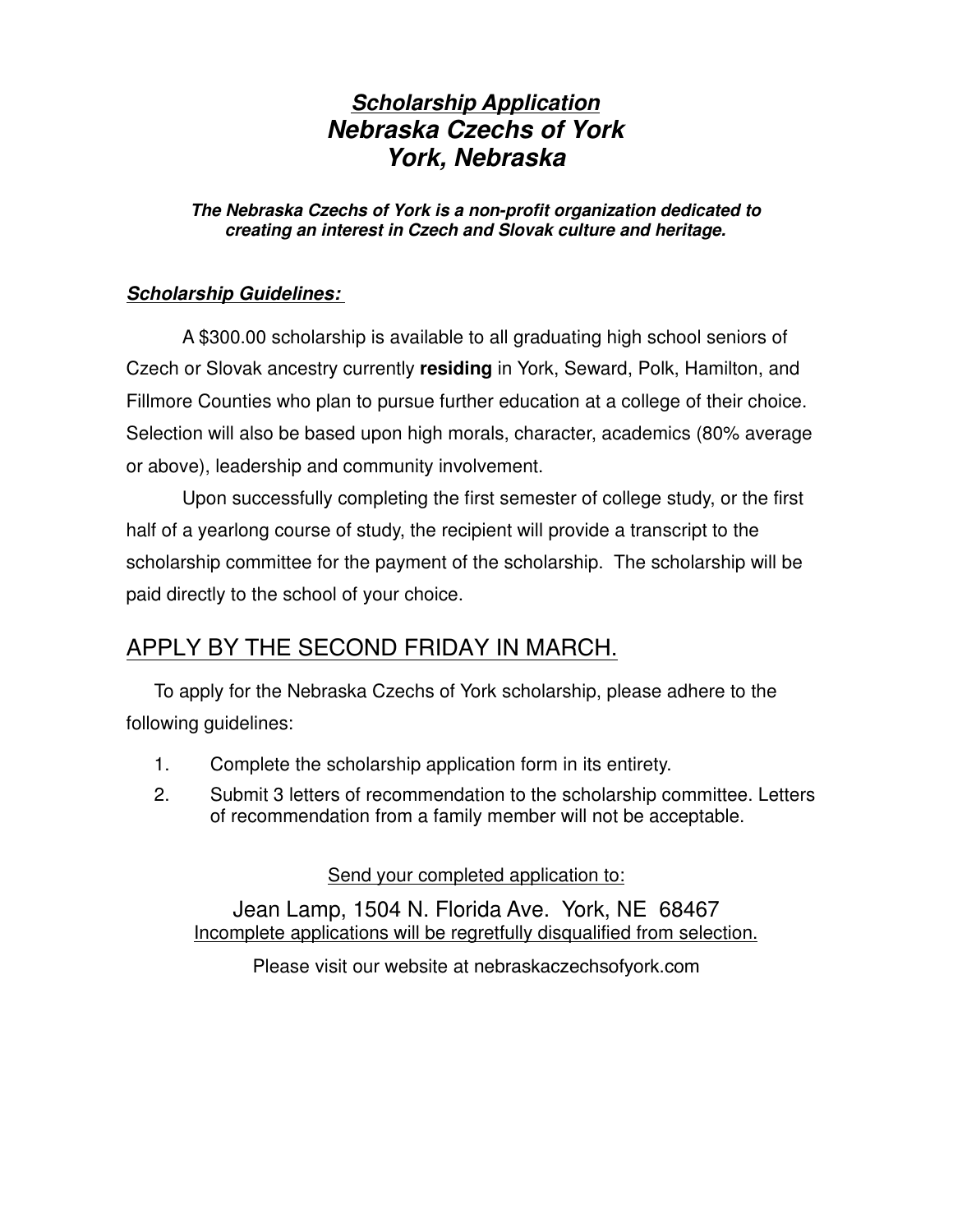### *Nebraska Czechs of York*

# *Scholarship Application*

Please complete the following form for scholarship consideration. This information will be used by the Nebraska Czechs of York in the selection of scholarship recipients. Please complete the form in its entirety and remember, this application represents YOU.

| <b>Personal Data</b> |  |
|----------------------|--|
|----------------------|--|

| Full Name:<br><u> 1989 - Johann Stoff, deutscher Stoffen und der Stoffen und der Stoffen und der Stoffen und der Stoffen und der </u> |  |  |
|---------------------------------------------------------------------------------------------------------------------------------------|--|--|
|                                                                                                                                       |  |  |
|                                                                                                                                       |  |  |
| Phone #: _____________________; Email Address: _________________________________                                                      |  |  |
|                                                                                                                                       |  |  |
|                                                                                                                                       |  |  |
|                                                                                                                                       |  |  |
|                                                                                                                                       |  |  |
| <b>School Data</b>                                                                                                                    |  |  |
|                                                                                                                                       |  |  |
| Grade Point Average: ______________________________Class Rank: _________________                                                      |  |  |
|                                                                                                                                       |  |  |
|                                                                                                                                       |  |  |
|                                                                                                                                       |  |  |
| ACT/SAT Score(s): ____________                                                                                                        |  |  |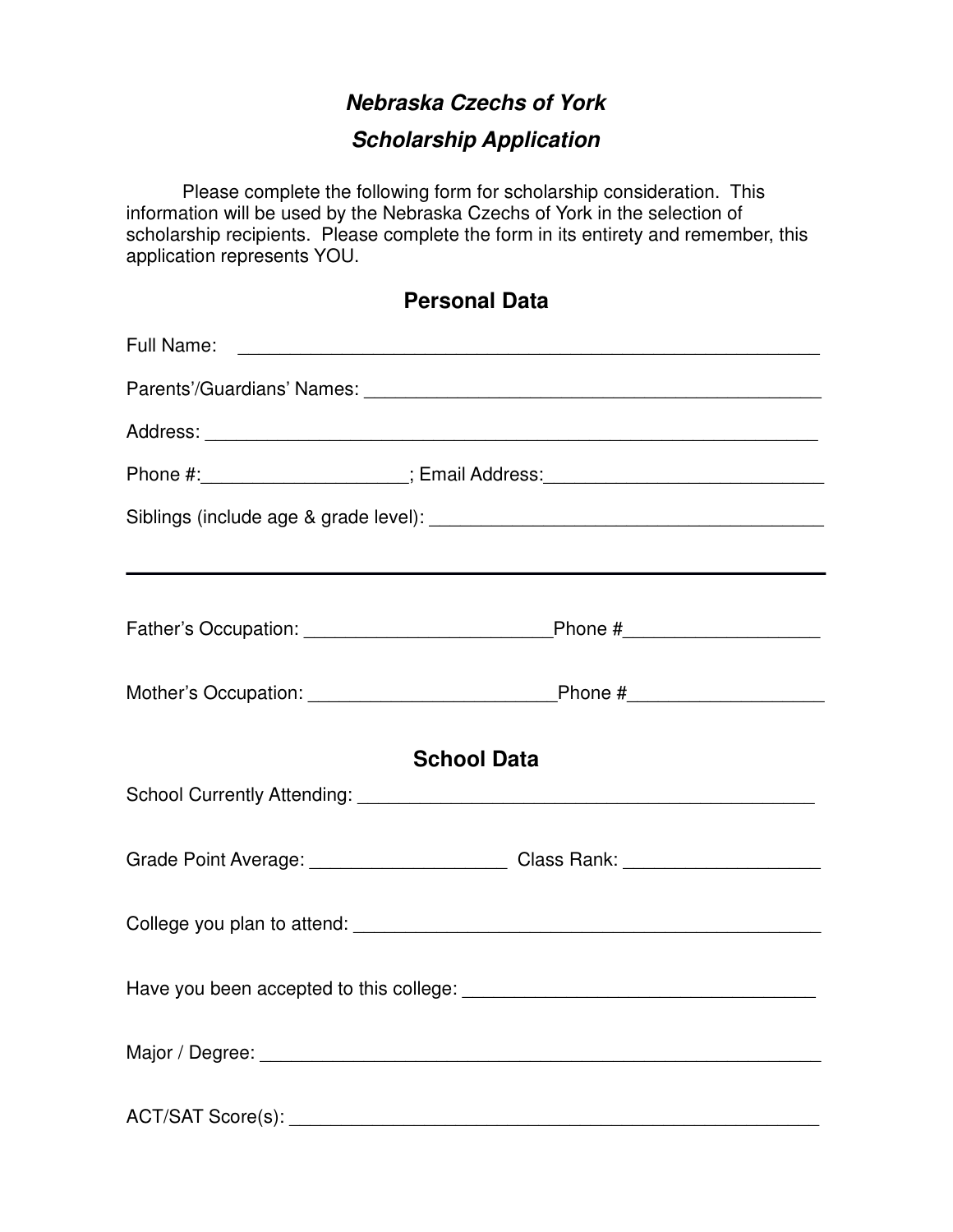*Nebraska Czechs of York Scholarship Application Page 2*

#### **Other Scholarship Information**

List scholarships you have applied for and/or have been awarded.

### **References**

List the three references who have supplied letters of recommendation in support of your scholarship application.

Name / relationship: \_\_\_\_\_\_\_\_\_\_\_\_\_\_\_\_\_\_\_\_\_\_\_\_\_\_\_\_\_\_\_\_\_\_\_\_\_\_\_\_\_\_\_\_\_\_\_\_\_\_

Name / relationship: \_\_\_\_\_\_\_\_\_\_\_\_\_\_\_\_\_\_\_\_\_\_\_\_\_\_\_\_\_\_\_\_\_\_\_\_\_\_\_\_\_\_\_\_\_\_\_\_\_\_

Name / relationship: \_\_\_\_\_\_\_\_\_\_\_\_\_\_\_\_\_\_\_\_\_\_\_\_\_\_\_\_\_\_\_\_\_\_\_\_\_\_\_\_\_\_\_\_\_\_\_\_\_\_

The Nebraska Czechs of York would like to become more familiar with you and your qualifications. Please answer the questions on the next page. If necessary, you may attach additional paper to this page.